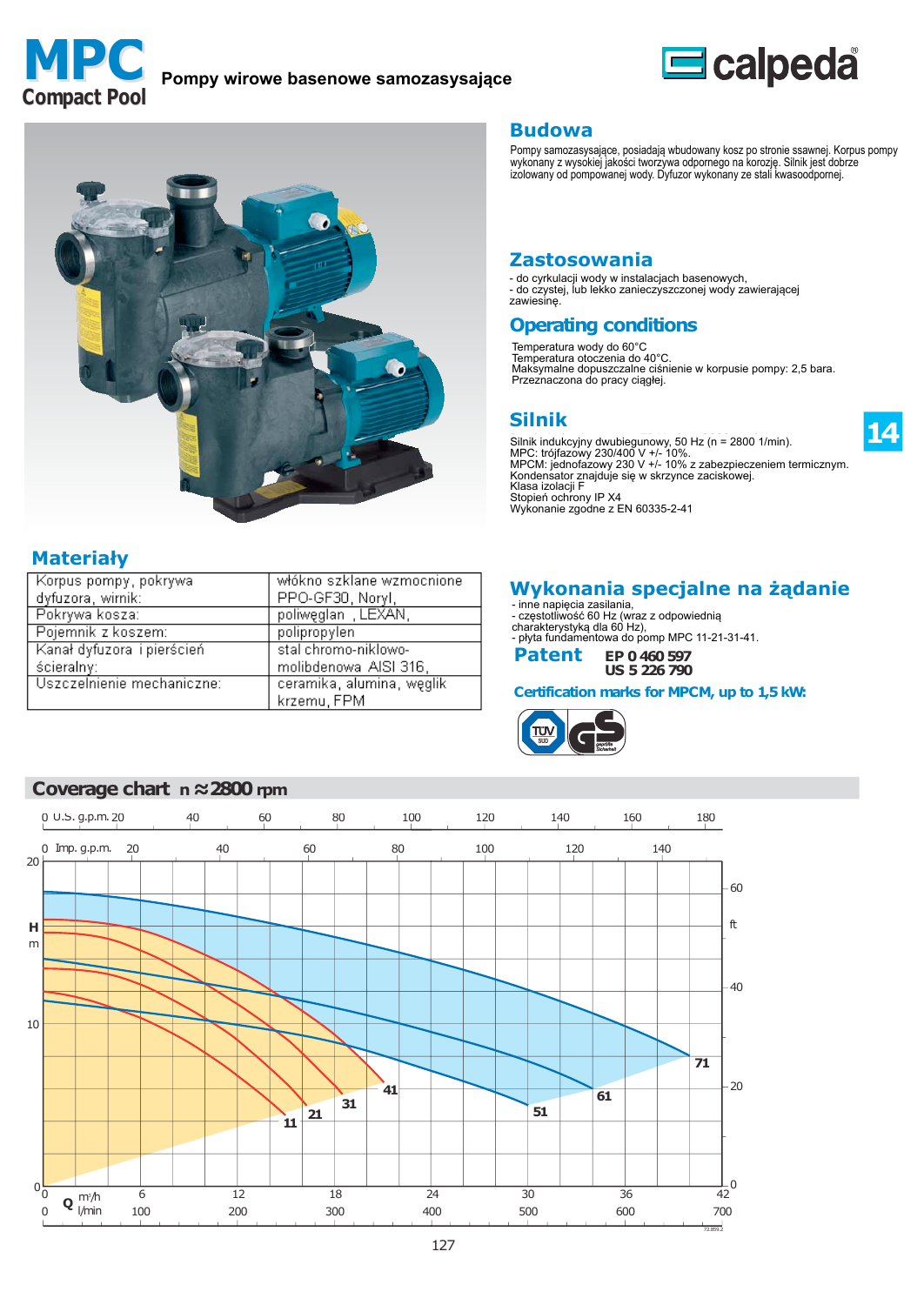



#### **Performance n ≈ 2800 rpm**

| $3\sim$         | 230 V 400 V |     | 230 V P <sub>1</sub><br>$1\sim$    |                |                | P <sub>2</sub> |           | $m^3/h$    | $\Omega$ | 3    |      | 6    | 9    | 12   | 15   | 18  |     | 21  |     |
|-----------------|-------------|-----|------------------------------------|----------------|----------------|----------------|-----------|------------|----------|------|------|------|------|------|------|-----|-----|-----|-----|
|                 | A           | A   |                                    | A              | kW             | kW             | HP        | Q<br>l/min | 0        | 50   |      | 100  | 150  | 200  | 250  | 300 |     | 350 |     |
| <b>MPC 11</b>   | 2,8         | 1,6 | <b>MPCM 11</b>                     | 3,3            | 0,73           | 0,37           | 0,5       |            | 11,9     | 11,4 |      | 10,3 | 8,9  | 6,8  | 4,2  |     |     |     |     |
| <b>MPC 21/A</b> | 3           | 1,7 | <b>MPCM 21/A</b>                   | 4,5            |                | 0,55           | 0,75      | н          | 13,4     | 13,3 |      | 12,4 | 10.9 | 9    | 6,3  |     |     |     |     |
| <b>MPC 31/A</b> | 3.7         | 2,2 | <b>MPCM 31/A</b>                   | 5.4            | 1,2            | 0.75           |           | m          | 15,6     | 15,5 |      | 14,5 | 13   | 11.2 | 9,1  | 6,2 |     |     |     |
| <b>MPC 41</b>   | 5           | 2,9 | <b>MPCM 41</b>                     | $\overline{7}$ | 1,6            | 1,1            | .5        |            | 16,4     | 16,2 |      | 15,8 | 14,7 | 13,3 | 11,4 | 9,3 |     | 6,4 |     |
|                 |             |     |                                    |                |                |                |           |            |          |      |      |      |      |      |      |     |     |     |     |
| $3\sim$         | 230 V 400 V |     | P <sub>1</sub><br>230 V<br>$1\sim$ |                | P <sub>2</sub> |                | $m^3/h$   | $\Omega$   | 3        | 9    | 15   | 18   | 21   | 24   | 27   | 30  | 34  | 40  |     |
|                 | A           | A   |                                    | A              | kW             | kW             | <b>HP</b> | Q<br>l/min | $\Omega$ | 50   | 150  | 250  | 300  | 350  | 400  | 450 | 500 | 567 | 667 |
| <b>MPC 51</b>   | 5           | 2,9 | <b>MPCM 51</b>                     | ⇁              | 1,6            | 1,1            | .5        |            | 11,5     | 11   | 10,5 | 9,5  | 9    | 8    | 7    | 6   | 5   |     |     |

**MPC 71** 9,15 5,3 **MPCM 71** 14 3 2,2 3 <sup>m</sup> 18,2 18 17 16 15,5 14,5 14 13 12 10,5 8

**MPC 61** 6,4 3,7 **MPCM 61** 9,2 2 1,5 2 **H** 14 13,5 12,5 11,5 11 10,5 9,5 8,5 7,5 6

P<sub>1</sub> Max. power input. P<sub>2</sub> Rated motor power output. **H** Total head in m. Tolerances according to ISO 9906, annex A.



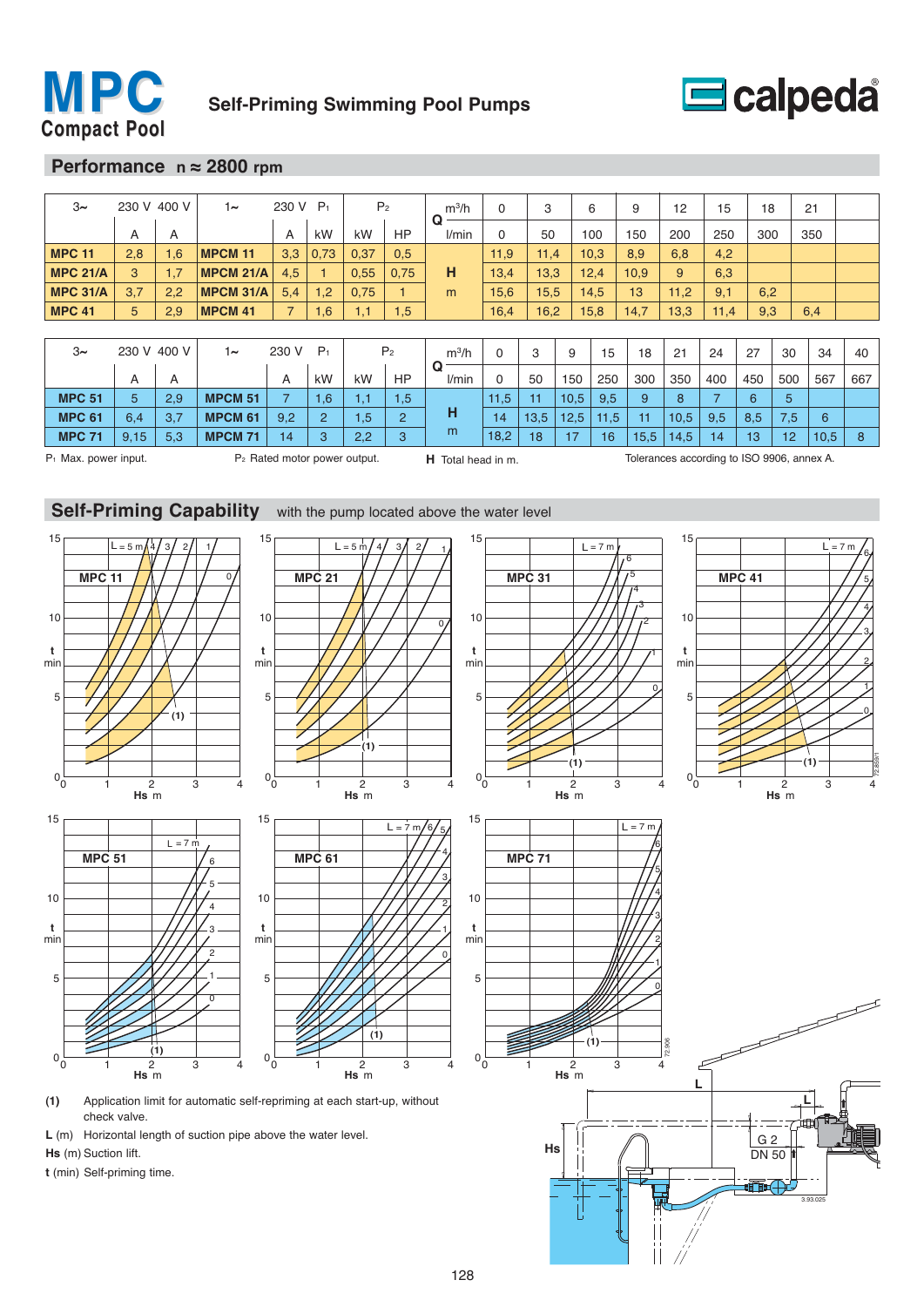



# **Dimensions and weights**